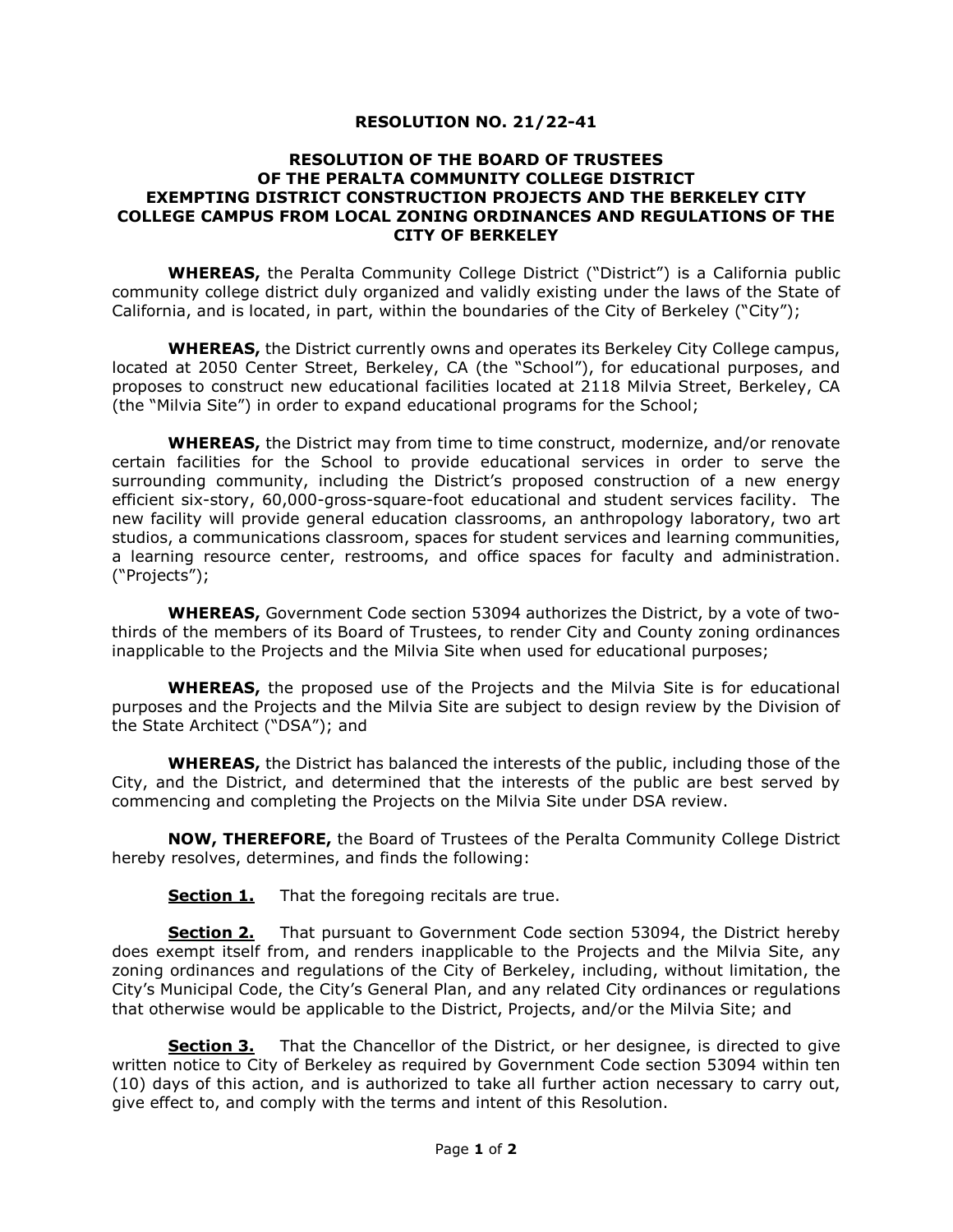**APPROVED, PASSED, AND ADOPTED** by the Board of Trustees of the Peralta Community College District on this 14th day of September, 2021, by the following vote:

**AYES:** Cindi Napoli-Abella Reiss, Nicky Gonzlez-Yuen, Linda Handy, Bill Withrow, Julina Bonilla, Kevin Jenkins, Dyana Delfin-Polk

**NOES:**

-<br>Abella Reiss (Sep 24, 2021 12:39 PDT)

President of the Board of Trustees of the Peralta Community College District

Attested to:

 $\epsilon$ [Sasha Amiri-Nair \(Sep 24, 2021 12:41 PDT\)](https://peralta.na2.echosign.com/verifier?tx=CBJCHBCAABAA_oyB0E7JMWlb8z3f0DBej9Z2uoObIBbt)

Clerk of the Board of Trustees of the Peralta Community College District